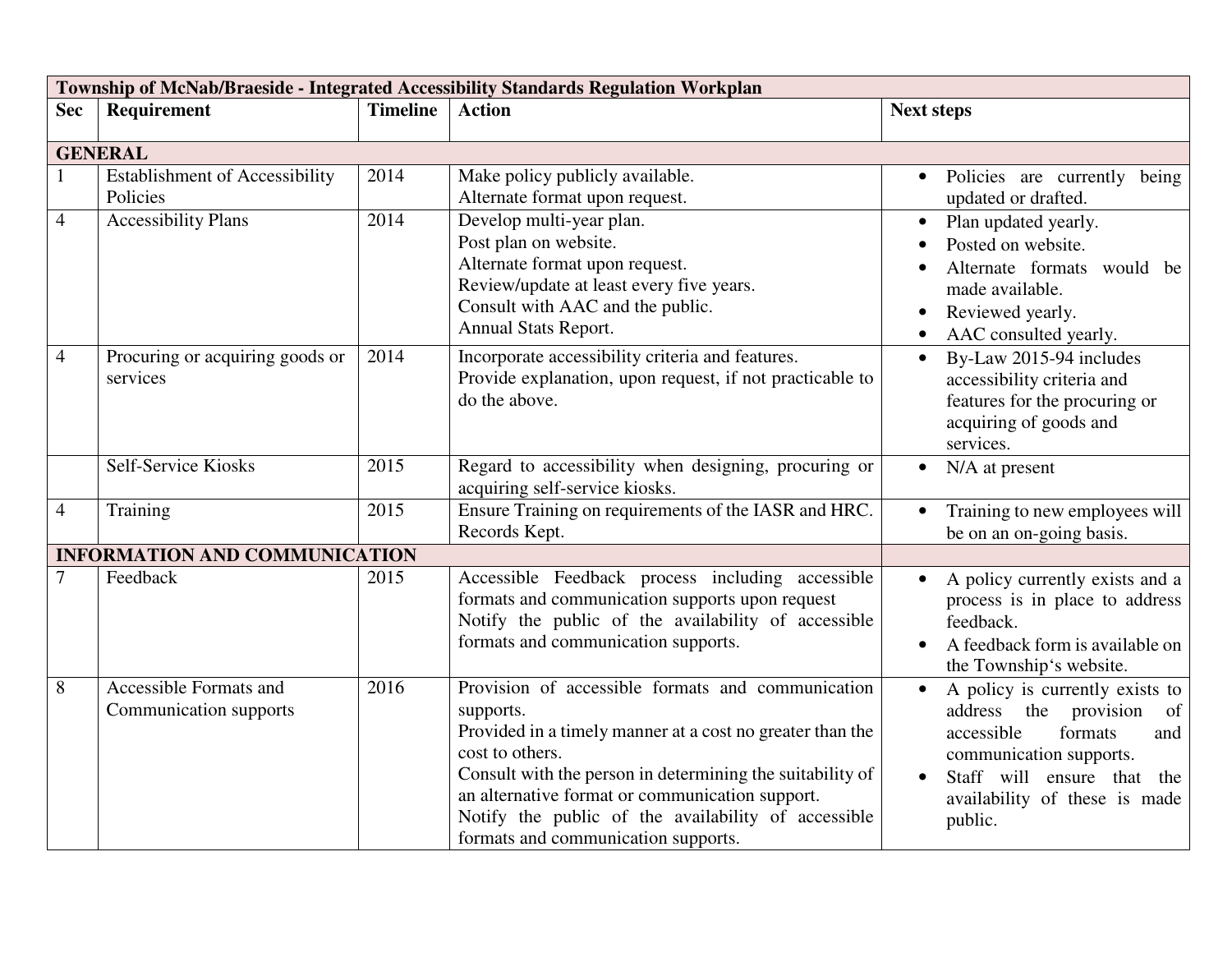| 6  | Emergency procedure, plan or<br>public safety                                                | 2012         | If emergency information is made available to the<br>public, make the information available in alternative<br>formats or with communications supports upon request.                                                                                                                                                                 | A policy currently exists to<br>$\bullet$<br>address making emergency<br>information available to the<br>public.                                                                                                                   |
|----|----------------------------------------------------------------------------------------------|--------------|-------------------------------------------------------------------------------------------------------------------------------------------------------------------------------------------------------------------------------------------------------------------------------------------------------------------------------------|------------------------------------------------------------------------------------------------------------------------------------------------------------------------------------------------------------------------------------|
| 9  | Accessible websites and web<br>content<br>WCAG 2.0 Level A<br>$\bullet$<br>WCAG 2.0 Level AA | 2014<br>2020 | New websites and web content on those sites must<br>conform with WCAG 2.0A.<br>All website and content on those sites must conform<br>with WCAG 2.0AA.<br>Exceptions exist.                                                                                                                                                         | The Township has a new<br>$\bullet$<br>website that conforms with<br>WCAG 2.0AA.                                                                                                                                                   |
|    | <b>EMPLOYMENT</b>                                                                            |              |                                                                                                                                                                                                                                                                                                                                     |                                                                                                                                                                                                                                    |
| 11 | Recruitment                                                                                  | 2015         | Notify public and employees about availability of<br>accommodation during recruitment.                                                                                                                                                                                                                                              | A policy currently exists to<br>inform<br>applicants<br>of<br>accommodation<br>that<br>is<br>available.<br>Staff will ensure that a notice is<br>posted on all advertisements<br>and the website advising of the<br>accommodation. |
| 11 | Recruitment, assessment or<br>selection process                                              | 2015         | During recruitment employer to notify applicant at<br>assessment stage that accommodation is available on request.<br>Consultation regarding provision of accommodation.                                                                                                                                                            | A policy currently exists to<br>inform<br>applicants<br>of<br>accommodation<br>that<br>is<br>available.                                                                                                                            |
| 11 | Notice to successful applicants                                                              |              | Notify successful candidates of accommodation policies.                                                                                                                                                                                                                                                                             | of<br>requirements<br>The<br>the<br>$\bullet$<br>Employment Standards will be<br>met.                                                                                                                                              |
| 11 | Informing Employees of<br>supports                                                           | 2015         | Inform employees of policies that support employees<br>with disabilities, including job accommodations.                                                                                                                                                                                                                             | A policy currently exists to<br>$\bullet$<br>inform employees of supports.                                                                                                                                                         |
| 11 | Accessible formats and<br>communication supports for<br>employees                            | 2015         | Provide accessible formats and communication supports<br>for:<br>Information that is needed to perform the job.<br>Information that is generally available to all employees<br>in the workplace.<br>Employer must consult with the employee in<br>determining the suitability of the accessible format or<br>communication support. | Will be provided upon request.<br>Every attempt will be made to<br>provide in a timely manner.                                                                                                                                     |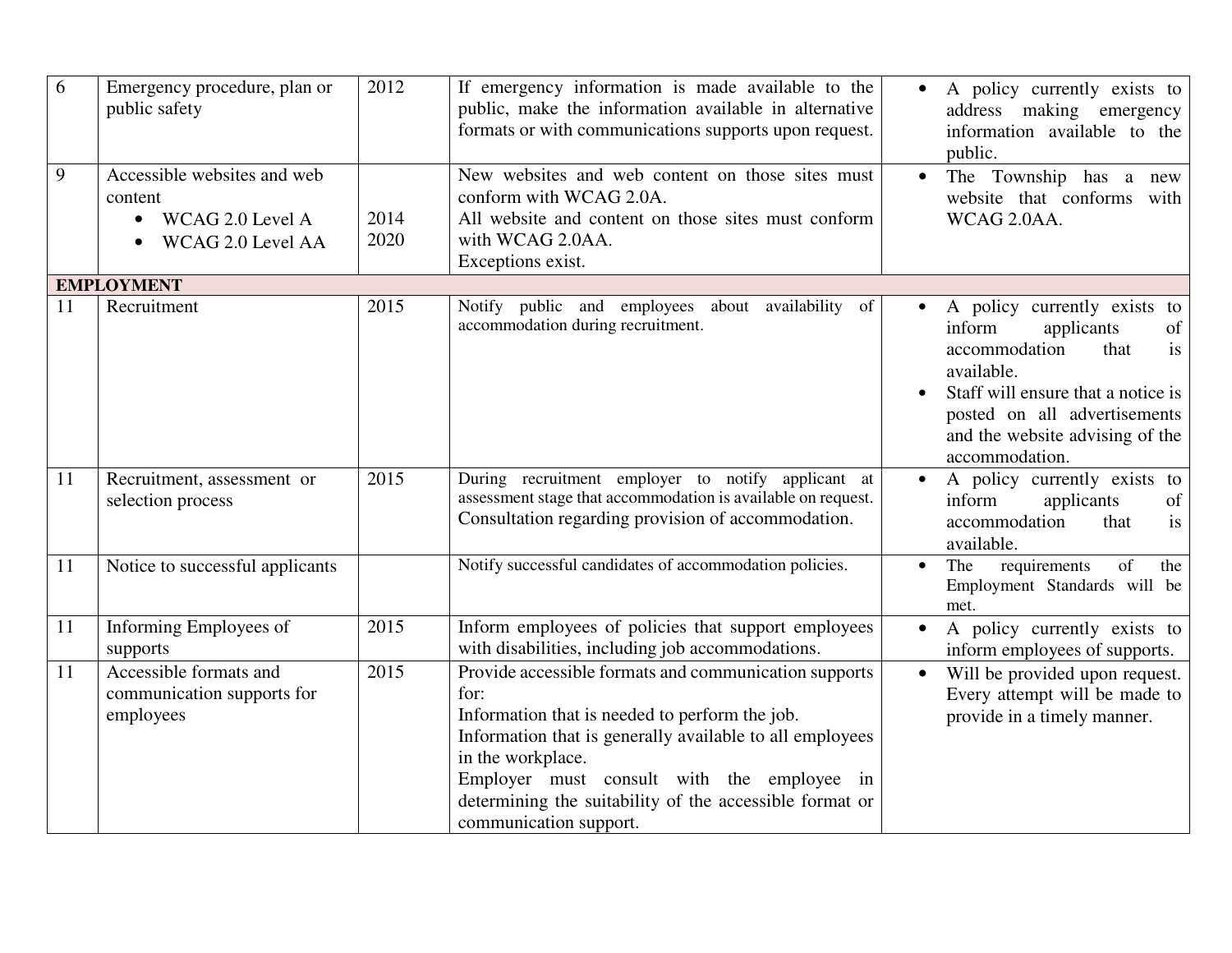| 17 | Workplace emergency response<br>information  | 2012 | Provide individual workplace emergency response<br>information to employees, as necessary.<br>If assistance is necessary in the event of an emergency<br>it will be arranged.<br>Emergency response information must be reviewed.                                                                                                                                                                                                                                                                                                                                                                                                                                                                                                                                                                                                                                                                                                                                                                                                                                                                                                                                                                                                                                                                                                                                                                                                                               | A form has been circulated to<br>gather emergency response<br>information.                                                                      |
|----|----------------------------------------------|------|-----------------------------------------------------------------------------------------------------------------------------------------------------------------------------------------------------------------------------------------------------------------------------------------------------------------------------------------------------------------------------------------------------------------------------------------------------------------------------------------------------------------------------------------------------------------------------------------------------------------------------------------------------------------------------------------------------------------------------------------------------------------------------------------------------------------------------------------------------------------------------------------------------------------------------------------------------------------------------------------------------------------------------------------------------------------------------------------------------------------------------------------------------------------------------------------------------------------------------------------------------------------------------------------------------------------------------------------------------------------------------------------------------------------------------------------------------------------|-------------------------------------------------------------------------------------------------------------------------------------------------|
| 14 | Documented Individual<br>accommodation plans | 2015 | individual<br>Written<br>for<br>developing<br>process<br>accommodation plans. There are 8 elements in the<br>process.<br>1. The manner in which an employee requesting<br>accommodation can participate in the development of<br>the individual accommodation plan.<br>2. The means by which the employee is assessed on an<br>individual basis.<br>3. The manner in which the employer can request an<br>evaluation by an outside medical or other expert, at the<br>employer's expense, to assist the employer in<br>determining if accommodation can be achieved and, if<br>so, how accommodation can be achieved.<br>4. The manner in which the employee can request the<br>participation of a representative from their bargaining<br>agent, where the employee is represented by a<br>bargaining agent, or other representative from the<br>workplace, where the employee is not represented by<br>a bargaining agent, in the development of the<br>accommodation plan.<br>5. The steps taken to protect the privacy of the<br>employee's personal information.<br>6. The frequency with which the individual<br>accommodation plan will be reviewed and updated<br>and the manner in which it will be done.<br>7. If an individual accommodation plan is denied, the<br>manner in which the reasons for the denial will be<br>provided to the employee.<br>The means of providing the individual<br>8.<br>accommodation plan in a format that takes into | An Individual Accommodation<br>Plan process has been created<br>and a policy currently exists to<br>address the provision of<br>accommodations. |